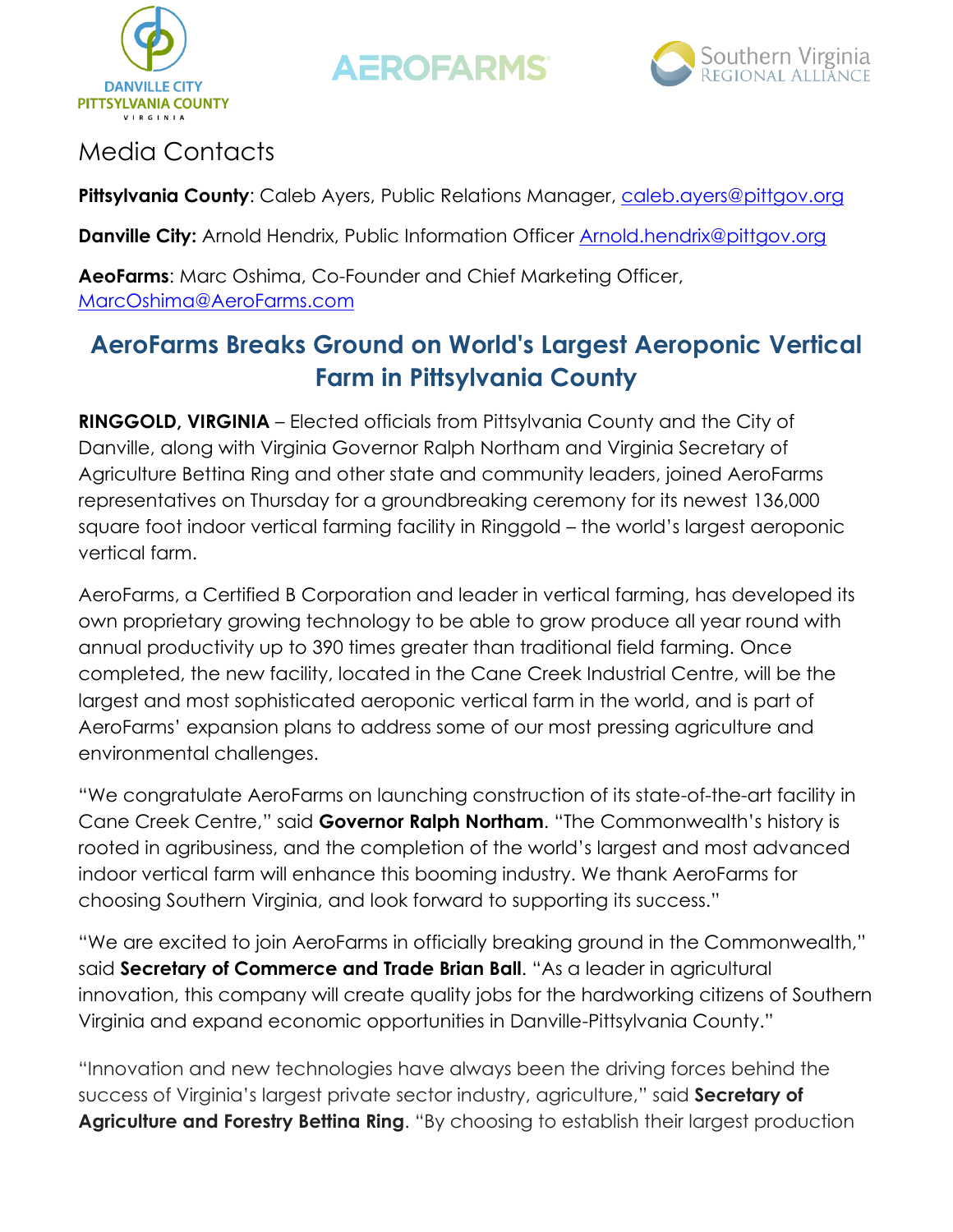



facility to date here in the Commonwealth, AeroFarms is ensuring that Virginia is a leader in indoor vertical farming."

For this project in Ringgold, AeroFarms is investing over \$53 million and creating 92 jobs.

"We are excited to begin construction on our next farm and bring our great tasting leafy greens to new markets and customers," said **David Rosenberg, Co-Founder and Chief Executive Officer of AeroFarms**. "Danville-Pittsylvania County is the perfect location to introduce our next-generation Model 5 farm that will be able to serve the more than 1,000 food retailers in the region with our exceptional, great tasting products. When operational this time next year, this farm will be the world's largest indoor vertical farm using aeroponics technology that will make our sustainably grown, pesticide-free and always fresh leafy greens available to the approximately 50 million people located within a one day's drive. Through our technological advancements, we have been able to drive superior unit economics that allow us to scale up our business and bring sustainable agriculture, new jobs, and economic development opportunities to Danville-Pittsylvania County. We look forward to partnering with this great community."

AeroFarms has developed patented, award-winning indoor vertical farming technology that provides the perfect conditions for healthy plants to thrive, taking agriculture to a new level of precision, food safety, and productivity while using zero pesticides and up to 95% less water than traditional field farming. By hiring locally and creating year-round employment, AeroFarms is able to grow all year to nourish its communities with highquality produce that delivers optimal nutrition and exceptional flavor.

"I am extremely excited that work is beginning on AeroFarms' new, state-of-the-art indoor vertical farming facility in Ringgold," said **Joe Davis, Supervisor for the Dan River District**, where the Cane Creek Industrial Centre is located. "I want to thank AeroFarms for their commitment to investing in Pittsylvania County and providing high quality jobs to many in our region. AeroFarms is a perfect addition to our thriving industrial community in the Dan River District and Pittsylvania County. Having another innovative, industry-leading company like AeroFarms choose to establish what will be the largest aeroponics vertical farm in the world right here in Ringgold shows me that Pittsylvania County – and our entire region – is a great place to do business. It's the investments from companies like AeroFarms that will continue to move both Pittsylvania County and Southern Virginia forward."

"This day is a milestone moment for AeroFarms, the City of Danville and Pittsylvania County," said **Alonzo Jones, Mayor for the City of Danville**. "As we celebrate this milestone, let us also celebrate the partnerships in place that brought us to this point.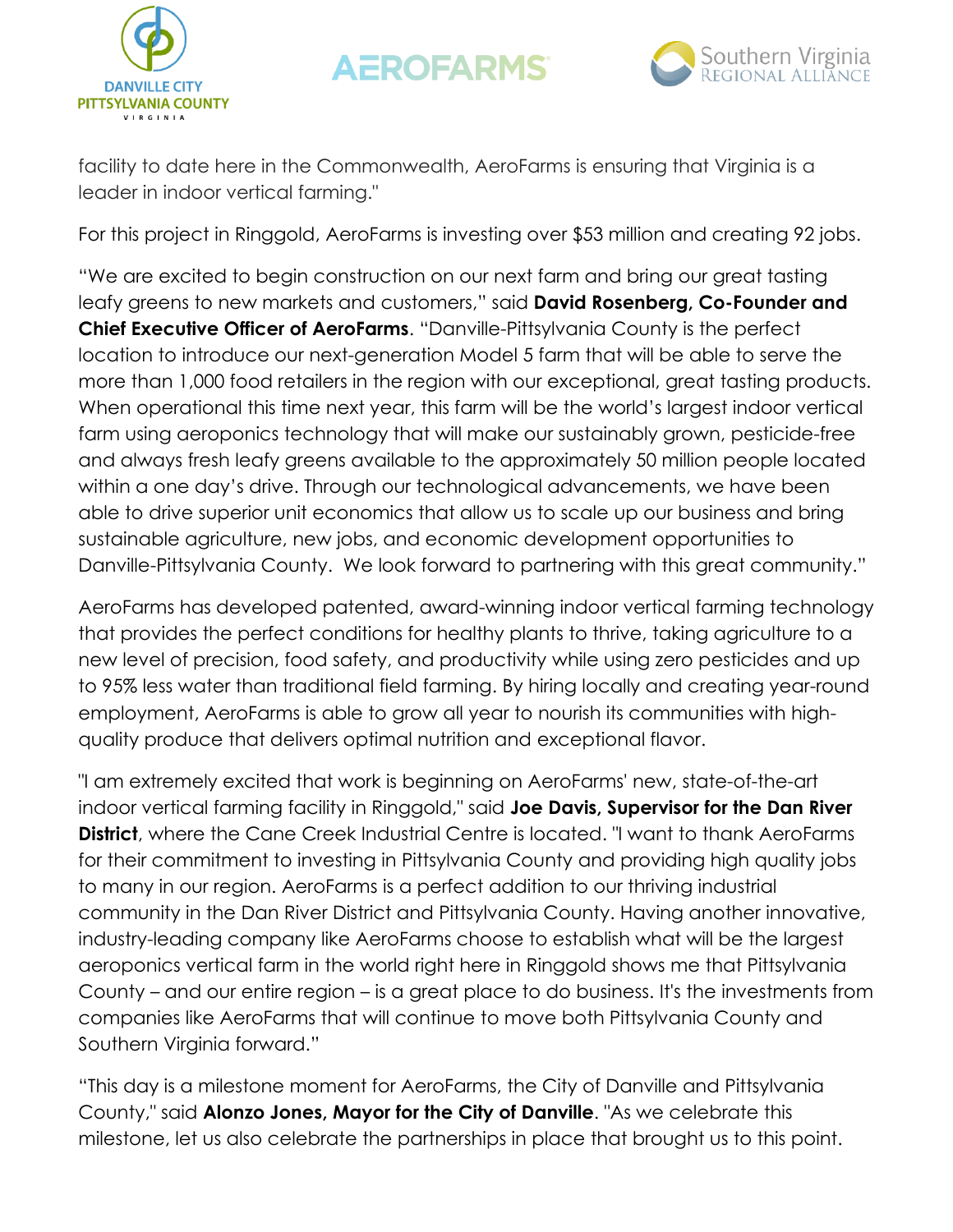



Together, we are building a better future for our citizens, and we are excited that an innovative and technically advanced company such as AeroFarms is part of our future."

The Virginia Economic Development Partnership worked with the Virginia Department of Agriculture and Consumer Services, Pittsylvania County, the City of Danville, and the Southern Virginia Regional Alliance to secure the project for Virginia. Governor Northam approved a \$200,000 grant from the Commonwealth's Opportunity Fund, as well as a \$200,000 grant from the Governor's Agriculture and Forestry Industries Development (AFID) Fund, to assist Danville-Pittsylvania County with the project.

The Virginia Tobacco Region Revitalization Commission has approved a grant for \$190,000 from the Tobacco Regional Opportunity Fund for the project. AeroFarms qualifies for state benefits from the Virginia Enterprise Zone Program, administered by the Virginia Department of Housing and Community Development. Funding and services to support the company's job creation will be provided through the Virginia Jobs Investment Program (VJIP).

The Cane Creek Industrial Park in Ringgold was developed by the Danville Pittsylvania Regional Industrial Facility Authority, a joint economic development initiative between Pittsylvania County and the City of Danville.

"I am pleased AeroFarms is investing in Southside Virginia and bringing meaningful employment and quality job opportunities including scientists, engineers, operations professionals, and technologists," said **Congressman Bob Good (VA-05)**. "We welcome their innovative efforts to expand the nation's fresh produce supply for distribution locally and globally. The decision to invest in the area demonstrates the strength of Southside Virginia's workforce."

"I was impressed by AeroFarms and their leadership when they first announced their plans to come to our region," said **Senator Frank Ruff**. "Their innovative concepts of getting fresh, high quality greens to consumers and families will be a great asset to our area as well as families throughout the several state area they will serve."

"It is exciting to see an innovative company like AeroFarms open their first Virginia location here in Southside," said **Delegate Danny Marshall**. "Attracting a company like this to our region shows that the effort we have put into developing a top-notch business climate is paying off. We welcome AeroFarms and their team to Danville-Pittsylvania County and wish them great success as they move forward with building and hiring."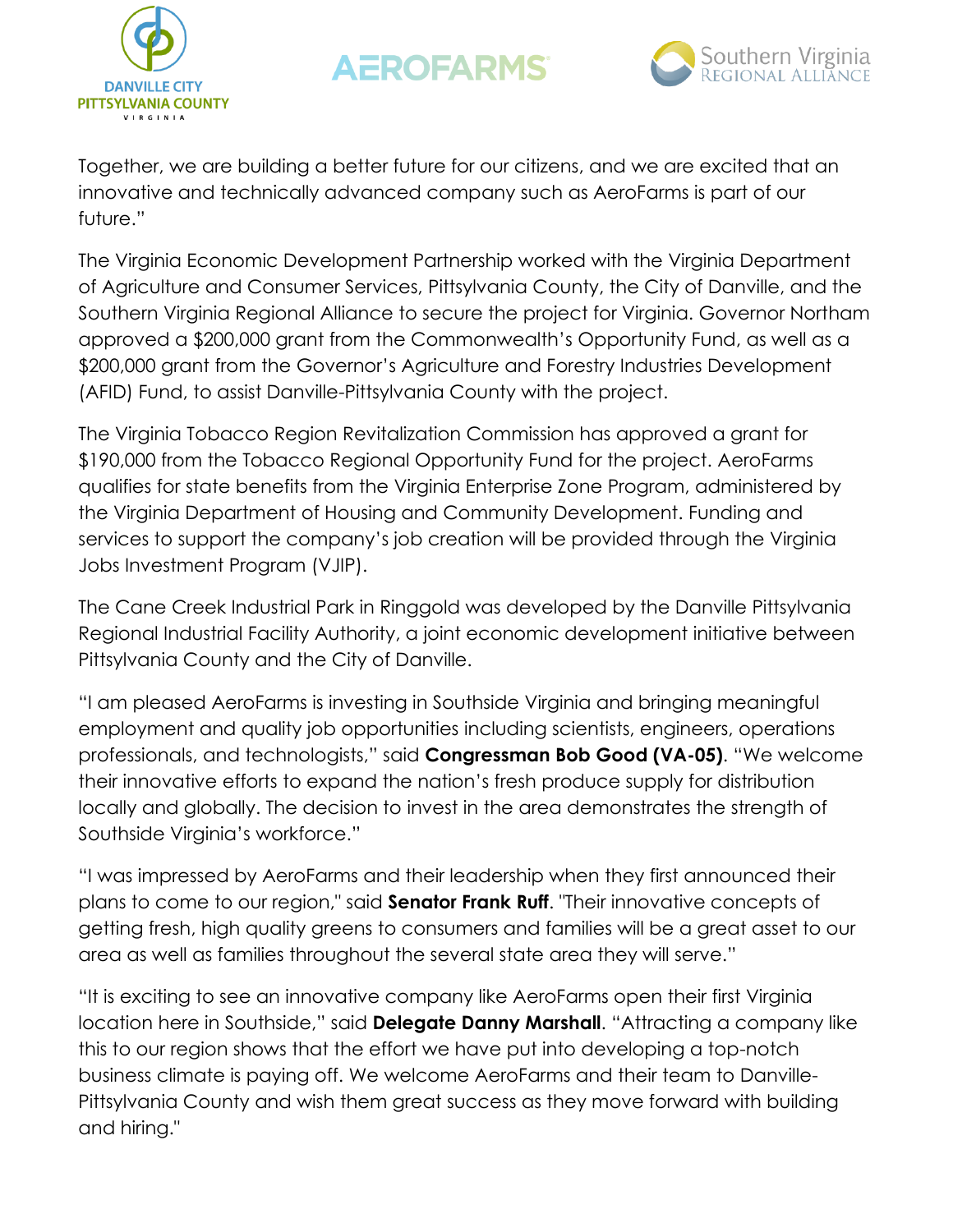



**Tobacco Commission Executive Director, Evan Feinman** said, "It is great to see AeroFarms get started on this project. The Tobacco Commission has always been committed to bringing new revenue to the localities we serve and innovative projects like this one in Pittsylvania County are a great example of the kind of industry-leading companies Southern Virginia can attract. This farm will be the largest of its kind and will provide high quality produce along with 92 new jobs. I look forward to seeing AeroFarms get hiring underway and wish them the best as they join our Southern Virginia business Community."

### **About AeroFarms**

Since 2004, AeroFarms has been leading the way for indoor vertical farming and championing transformational innovation for agriculture. On a mission to grow the best plants possible for the betterment of humanity, AeroFarms is a Certified B Corporation Company with global headquarters in Newark, New Jersey, United States. Named one of the World's Most Innovative Companies by Fast Company two years in a row and one of TIME's Best Inventions, AeroFarms patented, award-winning indoor vertical farming technology provides the perfect conditions for healthy plants to thrive, taking agriculture to a new level of precision, food safety, and productivity while using up to 95% less water and no pesticides versus traditional field farming. AeroFarms enables local production to safely grow all year round, using vertical farming for elevated flavor. In addition, through its proprietary growing technology platform, AeroFarms has developed multi-year strategic partnerships ranging from government to major Fortune 500 companies to help uniquely solve agriculture supply chain needs. For additional information, visit: [https://aerofarms.com/.](https://aerofarms.com/)

On March 26, 2021, AeroFarms announced a definitive business combination agreement with Spring Valley Acquisition Corp. (Nasdaq: SV). Upon the closing of the business combination, AeroFarms will become publicly traded on Nasdaq under the new ticker symbol "ARFM". Additional information about the transaction can be viewed here: [https://aerofarms.com/investors/](https://nam11.safelinks.protection.outlook.com/?url=https%3A%2F%2Fcts.businesswire.com%2Fct%2FCT%3Fid%3Dsmartlink%26url%3Dhttps%253A%252F%252Faerofarms.com%252Finvestors%252F%26esheet%3D52403295%26newsitemid%3D20210330005429%26lan%3Den-US%26anchor%3Dhttps%253A%252F%252Faerofarms.com%252Finvestors%252F%26index%3D2%26md5%3Df93791c8767520e7cf1fe87097f85452&data=04%7C01%7Cmarcoshima%40aerofarms.com%7Cf2f5e3537748407a349708d90584585a%7Cd3dcd3478e82431e9fb2f26c5685f9d6%7C0%7C1%7C637546888235570108%7CUnknown%7CTWFpbGZsb3d8eyJWIjoiMC4wLjAwMDAiLCJQIjoiV2luMzIiLCJBTiI6Ik1haWwiLCJXVCI6Mn0%3D%7C2000&sdata=6H0TKMasaeG3ApfzoR4BP1p1Xid5KI3h%2FPqXI54vEIU%3D&reserved=0)

#### **No Offer or Solicitation**

This press release does not constitute an offer to sell or a solicitation of an offer to buy, or the solicitation of any vote or approval in any jurisdiction in connection with a proposed potential business combination among Spring Valley and AeroFarms or any related transactions, nor shall there be any sale, issuance or transfer of securities in any jurisdiction where, or to any person to whom, such offer, solicitation or sale may be unlawful. Any offering of securities or solicitation of votes regarding the proposed transaction will be